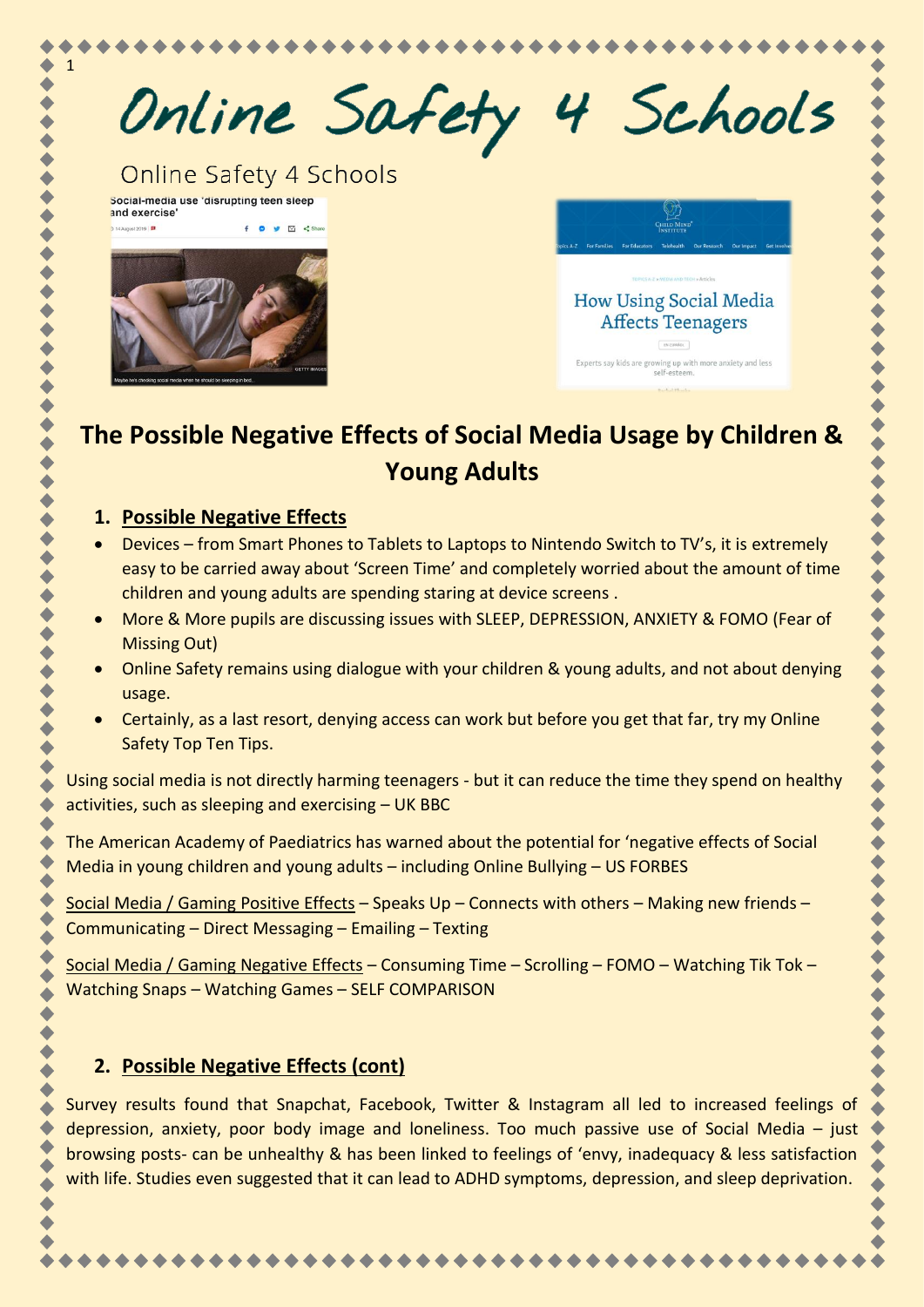A recent survey of almost 1,500 young people (aged 14-24) from across the UK asked them to score how each of the social media platforms they use impacts upon 14 health and wellbeing-related issues which were identified by experts as the most significant.

The Main Health and Wellbeing-related issues were:

**Anxiety** - feelings of worry, nervousness, or unease -

**Depression** - feeling extremely low and unhappy

**Loneliness** - feelings of being all on your own -

**Sleep** - quality and amount of sleep

2

**Self-expression** - the expression of your feelings, thoughts or ideas

**Self-identity** - ability to define who you are -

**Body Image** - how you feel about how you look

**Real World Relationships** - maintaining relationships with other people

**Community Building** - feeling part of a community of like-minded people

**Bullying** - threatening or abusive behaviour towards you

**FOMO** (Fear of Missing Out) – feeling you need to stay connected because you are worried things could be happening without you.

# **Advice & Guidance**

#### **3. 12-17-Year-Old Social Media Statistics**

91% of 16–24-year-olds use the Internet for Social Media & Gaming Social Media & Gaming use is linked with increased rates of anxiety, depression and poor sleep Social Media & Gaming has been described as more addictive than cigarettes and alcohol Best & worst Social Media Apps for 'mental Health ? BEST – You Tube / Twitter / Facebook WORST – Instagram / Snapchat / Tik Tok / Discord / Steam

## **4. What age should a student be on Social Media**

Ages  $0 - 13$  – Private

Age 12 – Parents must / should have a discussion with your child and explain what their online brand should look like – Be Proud

Age 13 – Parents should consider a signed Social Media & Gaming Use Contract / Online Safety Screen <mark>Plan</mark> – Die Staatsbesonder in die Staatsbesonder van die Staatsbesonder van die Staatsbesonder van die Staatsbe

Age 13 – 15 – Start building a personal portfolio, use positive personal photos and posts. Use Instagram, Snapchat, Tik Tok as an extension of the personal online brand not the sole personal brand.

Age 14 – 15 Publish the portfolio as a website & / or Blog to improve Google results

Age 17- Schools should discuss Positive Digital Tattoos for Universities and future employment.

## **5. What age should a child have their own Smart Phone**

Ages 0 – 10 – No Phone – No need

Age 10-13 – 'Brick Type' Phone, that allows for SMS, text messaging and managed phone calls.

Age 13 – Parents should consider a signed Smart Phone Contract

Age 14 - Consider a Smartphone (without Social Media installed), use Google Family Link (Android) &